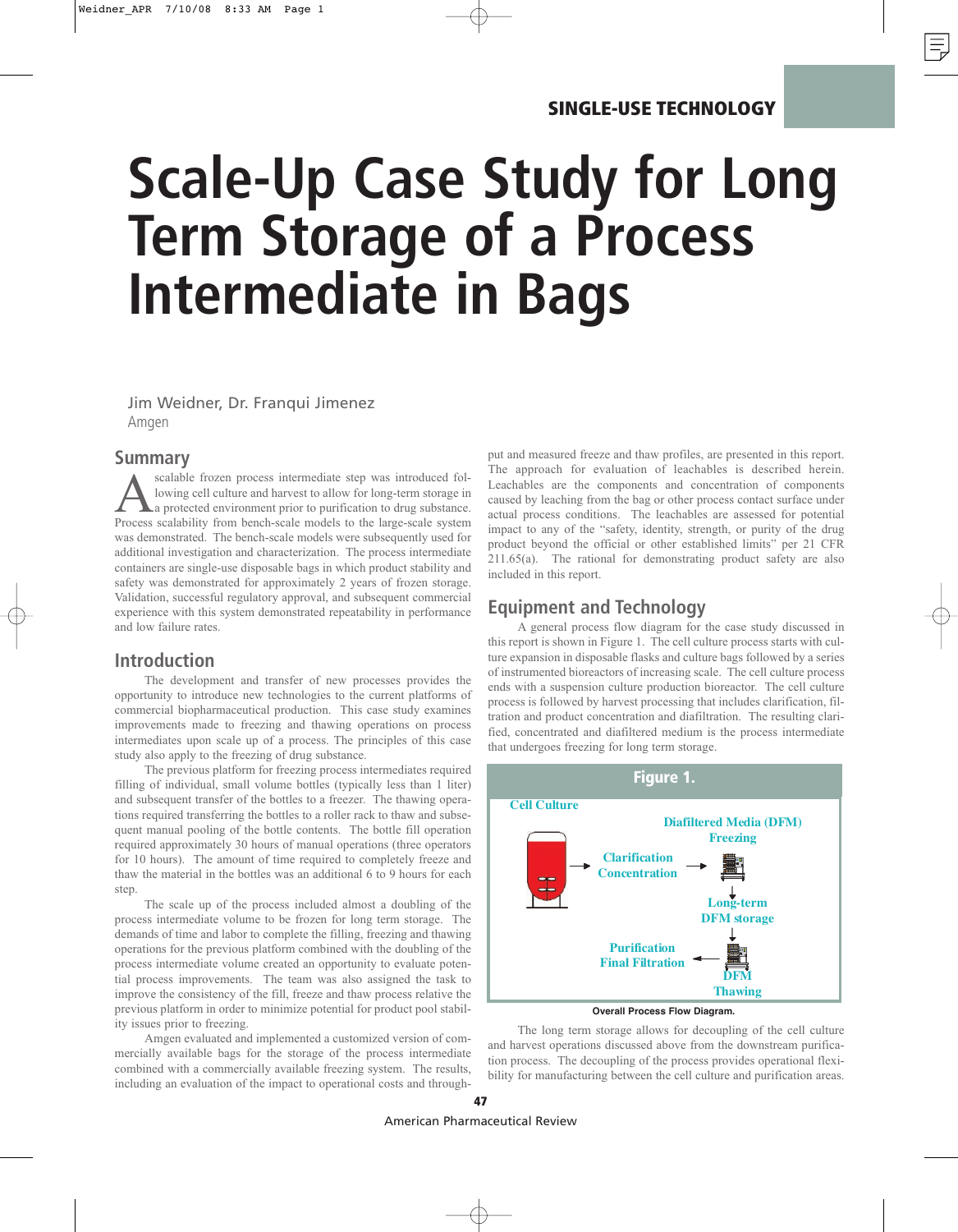## **SINGLE-USE TECHNOLOGY**



The freeze and thaw process also provides the benefit of improved process control for downstream operations. In traditional biopharmaceutical operations, the total of the cell culture harvest is forwarded to the purification suite for processing to drug substance. The load to the downstream process varies in terms of the variance of grams of product produced in the cell culture and harvest operations. As bioreactor titers and harvest recovery yields vary, this variance is passed on to the purification process. One example of the impact of variance is that it impacts the range of column load as measured in terms of grams of protein loaded per liter of resin for the downstream chromatography steps. The freezing and thawing of the clarified, concentrated and diafiltered medium allows for thawing a precise amount of protein and for improved control over the product load for chromatography steps.



**Operational Flow for Freezing DFI.**

The general process flow for filling and freezing the process intermediate is shown in Figure 2. For this case study, Amgen evaluated a customized version of commercially available bags for the storage of the process intermediate combined with a commercially available freezing system. The concentrated diafiltered medium is distributed into a customized version of a commercially available tri-layer storage bag. The empty bags are manually inserted onto a protective framing device. The frame containing the empty bag is then placed onto a bag filling station. An air overlay is applied to each bag to ensure proper contact between the bag surface and the freezing plates prior to freezing and potentially prevent disfiguring of the bag that may complicate the thaw cycle performance due to variable bag thickness. The bags filled with the process intermediate are transferred from a cart, which is maneuvered in front of the freeze unit for loading purposes. Two bags are placed in each of the three freezing bays of the freeze unit. The freeze cycle is activated and the chilled heat transfer fluid is introduced around the plates of the freeze units. The frozen bags are transported to a storage freezer in the storage modules following the freezing process. The frozen bags remain in the storage modules until the material is thawed. The thawing process is essentially the reverse of the freezing operation.

**Figure 3.**



The fundamental principle of operation for the system is heat transfer perpendicular to the flat interface between the metal plates and the disposable bags that should be consistent throughout the height and width of the bags with minor edge effects. A scale-down model of the freezing and thaw procedures was developed using the commercially available system shown in Figure 3. The scale-down model establishes a similar heat transfer process. In the scale-down model, the width of the bags represents the thickness across which the heat transfer process occurs for the full-scale process, thereby maintaining the freezing pathlength constant.

The temperature at which the

metal walls are maintained throughout

the scale-down model process can beprogrammed to better match the freeze and thaw profiles of the full-scale process. Table 1 shows a comparison of the scale-down model and case study storage containers and scale-down parameters.

**48** American Pharmaceutical Review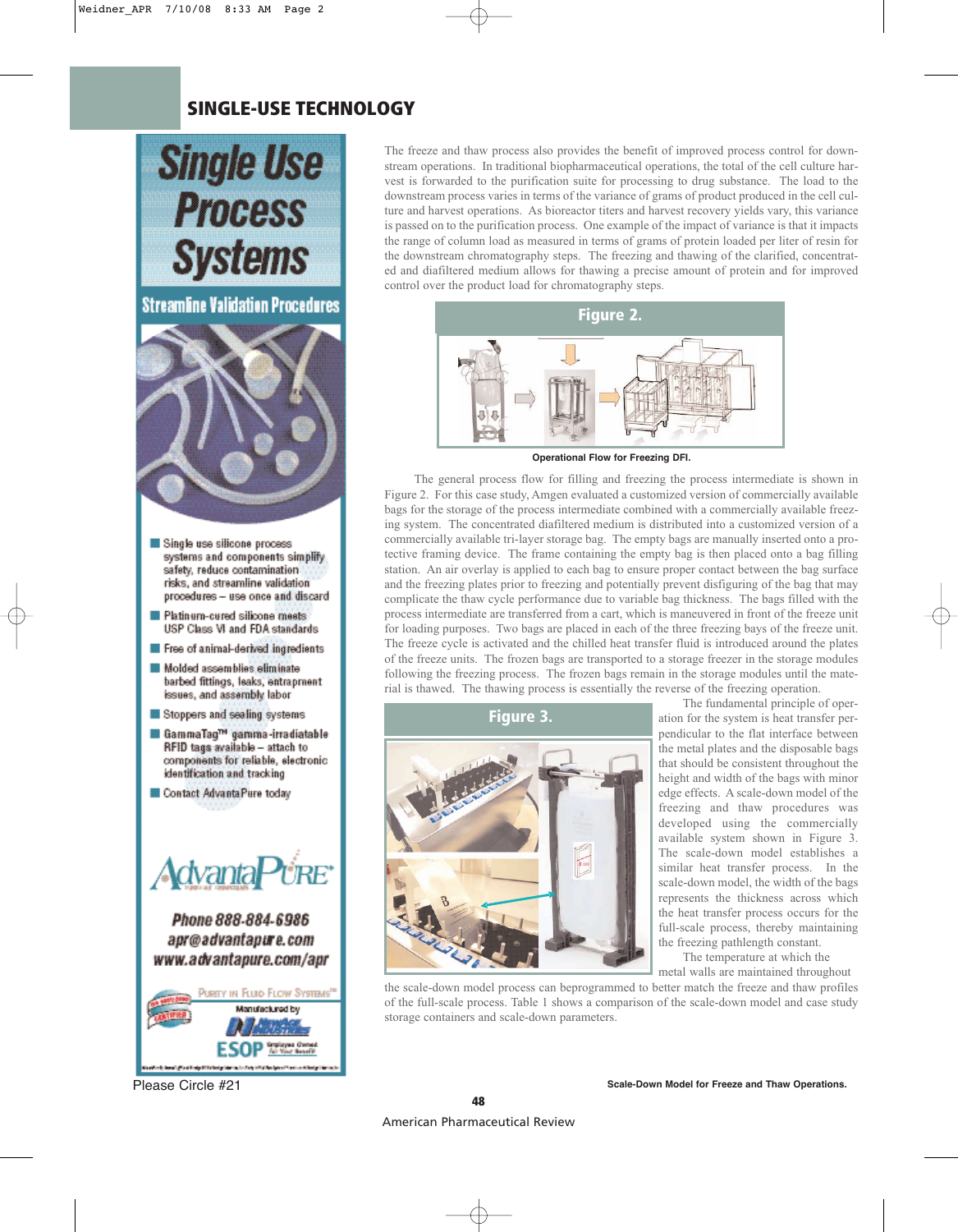| Table 1.                                             |                              |                       |
|------------------------------------------------------|------------------------------|-----------------------|
| Property                                             | Bench Scale                  | Case Study Conditions |
|                                                      | Stability Study              |                       |
|                                                      | Conditions                   |                       |
| <b>Product Contact Layer</b>                         | Medical grade<br><b>EVAM</b> | Medical grade EVAM    |
| Gas and Moisture Barrier Layer                       | EVA / EVOH /<br><b>EVA</b>   | EVA / EVOH / EVA      |
| Fill and Drain Ports                                 | <b>EVA</b>                   | <b>EVA</b>            |
| Film Surface Area (cm <sup>2</sup> )                 | 275                          | 4,826                 |
| Fill Volume (mL)                                     | 100                          | 16,000                |
| Surface Contact Area to Volume (cm <sup>2</sup> /mL) | 2.75                         | 0.302                 |
| Freezing path length (cm)                            | 8.4                          | 8.4                   |

**Conditions for scale-down model and commercial process.**

#### **Results and Discussion**

A series of measurements were performed using water as a surrogate for the concentrated diafiltered medium, given that the process intermediate has similar heat transfer properties to the process intermediate. The results of the surrogate testing demonstrated uniformity and reproducibility of the freeze and thaw process while implementing the new technology. In Figure 4, the temperature profile is shown to be independent of the location of the bag within the freezing unit.



**Freeze Profiles Shown to be Independent of Bag Placement. "HTF supply" and "HTF return" denotes the temperature of the heat transfer fluid when entering and exiting the freeze units. "ProductRearBayA" denotes the freeze profile for the bag placed in the front section of bay A. All other labels follow the same naming system.**

Figure 5 also demonstrates uniformity and reproducibility of the thaw profiles. The freeze and thaw profiles can also be controlled or modified by adjusting the temperature set points or profiles of the heat transfer fluid.



**Thaw Profiles Shown to be Uniform and Reproducible. "HTF\_Outlet\_Temp" and "HTF\_Inlet\_Temp" denotes the temperature of the heat transfer fluid when entering and exiting the freeze units. "Setpoint shows the target setpoint of the heat transfer fluid. "ProductRearBayA" denotes the freeze profile for the bag placed in the front section of bay A. All other labels follow the same naming system.**

## **SINGLE-USE TECHNOLOGY**

Implementation of the new technology resulted in the anticipated increased throughput and reduced operational costs. The original process resulted in approximately 1000 containers filled with process intermediate in a process that required 30 man-hours (three operators for 10 hours) plus six to nine hours each for the freeze and thaw process. The new process requires 14 man-hours (seven operators for 2 hours) in addition to six hours each for freeze and thaw. The new process is also required to handle a 40% volumetric increase of process intermediate for each cell culture and harvest lot. The resulting improvement is a 30% reduction in man-hours required per unit volume of process intermediate produced and a 3.4-fold increase in throughput (liters of process

intermediate per hour of operation). The number of containers per lot was reduced to less than 50, thus increasing the amount of material stored in each container to 16 L from less than 1 L for the original process. Based on current testing, the rate of failure of the new process has been below 0.4% after processing over 9000 L of the process intermediate. This is key indicator of the successful implementation of the application given that other bench-mark applications have had signifi cantly higher scrap levels for process intermediate storage in bags due to issues with the freeze, thaw, storage, or container closure reliability.

The vendor of the storage bags provided physicochemical and biocompatibility data supporting USP class VI plastic classification. As part of the USP Class VI testing, extractable levels were measured by



Please Circle #22

**49** American Pharmaceutical Review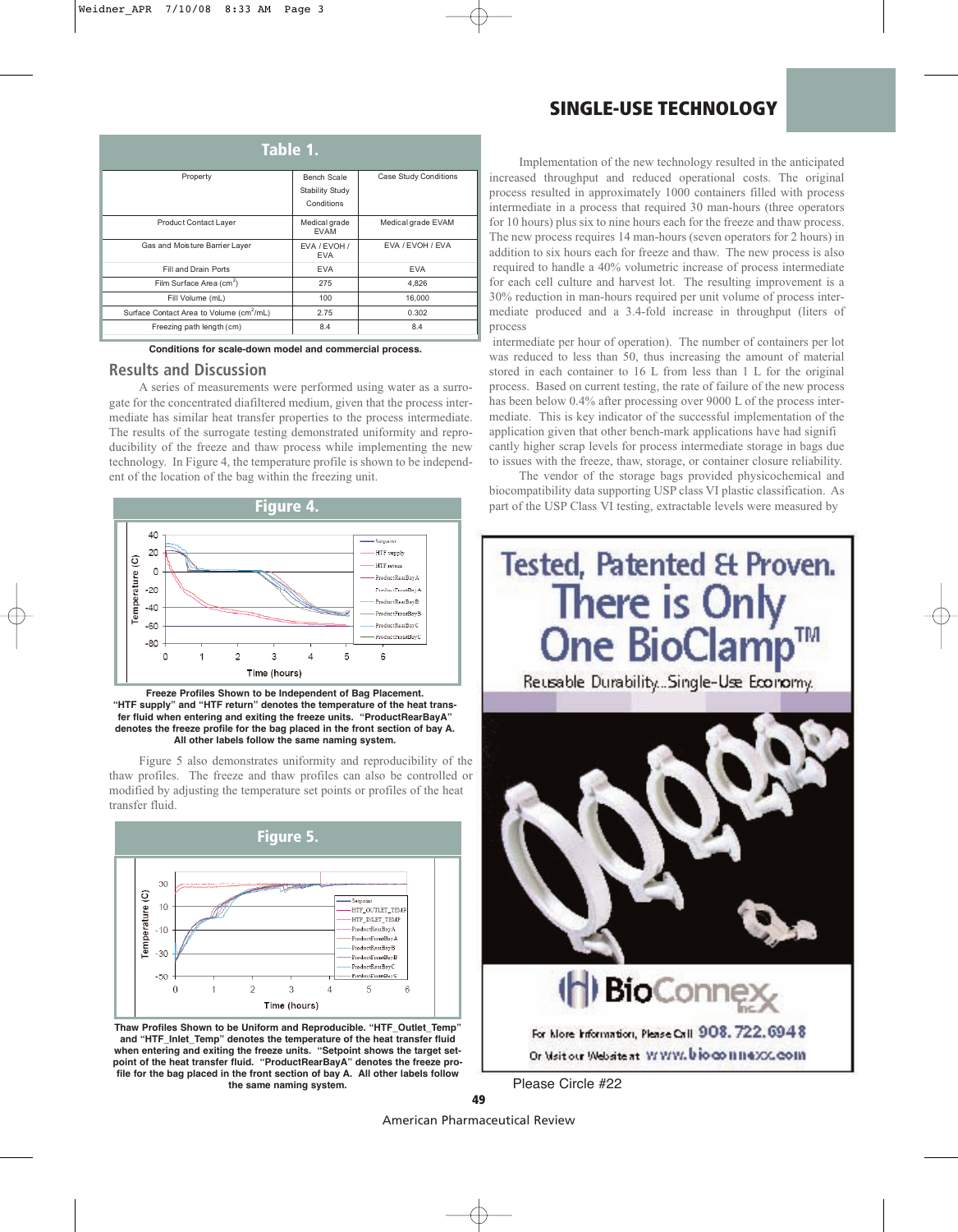## **SINGLE-USE TECHNOLOGY**

performing extractions with water for injection (WFI), high pH, low pH and organic solutions. The non-aqueous extraction tests included non-volatile residue, residue on ignition, turbidity, and UV absorption. Test results of the aqueous extraction showed that the extractables levels were below limits required to meet USP <661>. Specifically, nonvolatile residue was less than 15 mg, residue on ignition was less than 5 mg, heavy metals concentration was less than 1 ppm, and buffering capacity was less than 10.0 mL per USP test methods. Testing for extractables was performed under conditions that offer a greater potential to extract compounds relative to the specific process conditions of this case study. The extractables data, the length of liquid contact time and the temperature for the relevant solvents tested were used to establish a maximum concentration of leachables that could be present in the process intermediate when stored in the disposable bags. The level of worst case leachables was calculated using vendor provided concentrations of extractables and applying the appropriate volume to area ratio for the bag surface area and minimum process intermediate volume to be processed per bag. The resulting estimate of the level of leachables was assessed and found to be well within safe limits.

Product purity and stability were supported with in-house studies during long-term storage. Specifically, product stability was demonstrated with long-term frozen hold studies in which the process intermediate was thawed at 12 month intervals and processed through the first purification step using a qualified scaled down model. The product was tested for product concentration by reverse-phase highpressure liquid chromatography (RP-HPLC). Anion-exchange HPLC, capillary zone electrophoresis, isoelectric focusing, size-exclusion HPLC, RP-HPLC, and sodium dodecyl sulfate-polyacrylamide gel electrophoresis (SDS-PAGE) techniques were used to assess product purity. Test results were compared to pre-approved acceptance criteria documented in the stability test protocol. No significant trends were observed, and all time points met the pre-determined acceptance criteria. The test results demonstrated frozen process intermediate stability to beyond two years using the fill, freeze, and thaw process described in this case study.

#### **Conclusion**

A scalable frozen intermediate step allows for long-term storage, decoupling of upstream and downstream operations, and tighter control of input for downstream process operations. The freeze and thawing process described in this case study is scalable from the bench to the commercial scale. The successful use of the bench model allows for confidence in scale up and usefulness in troubleshooting and technical support during routine operations. The disposable storage containers introduced are safe and maintain product stability. The implemented process resulted in a 30% cost reduction and a 3.4-fold increase in throughput.

#### **About Amgen Manufacturing Limited**

Amgen Manufacturing Limited is a subsidiary of Amgen Inc. located in Juncos, Puerto Rico. AML has been operating for over 15 years. The AML campus currently includes state of the art manufacturing plants for bulk production of biologicals and fill/finish facilities.

*Rich Reynolds is a purification scientist in the Process Development group at Amgen's Puerto Rico campus. He has 8 years of experience in biotechnology including positions held in Bayer Biological Products and Amgen.*

*Kristina Frandsen is an Associate Scientist in the Amgen Colorado Purification Process Development group.*

*Adam Kaplan holds a B.A.Sc. and an M.A.Sc. in chemical engineering from the University of Toronto. He has over ten years of industrial experience in different capacities, including process development, technology transfer, manufacturing support, and process validation, in the pharmaceutical, biotechnology, and bioscience industries.*

*Jim Weidner is the Process Development Director of Process Engineering at Amgen's Puerto Rico campus.*

#### *Lead Author:*

*Dr. Franqui Jimenez has a chemical engineering B.S. from the University of Puerto Rico-Mayaguez and a chemical engineering Ph.D. specialized in metabolic engineering from the University of Wisconsin-Madison. Franqui has over 10 years experience in biotechnology in process development and support including positions held in Genzyme and Amgen.* 

*To correspond with the author, please e-mail: maura@russpub.com*

To read more articles on Single-Use Technology, please visit our website (www.americanpharmaceuticalreview.com) and type "Single-Use Technology" in the advanced search box located on the upper right-hand quadrant of the homepage.